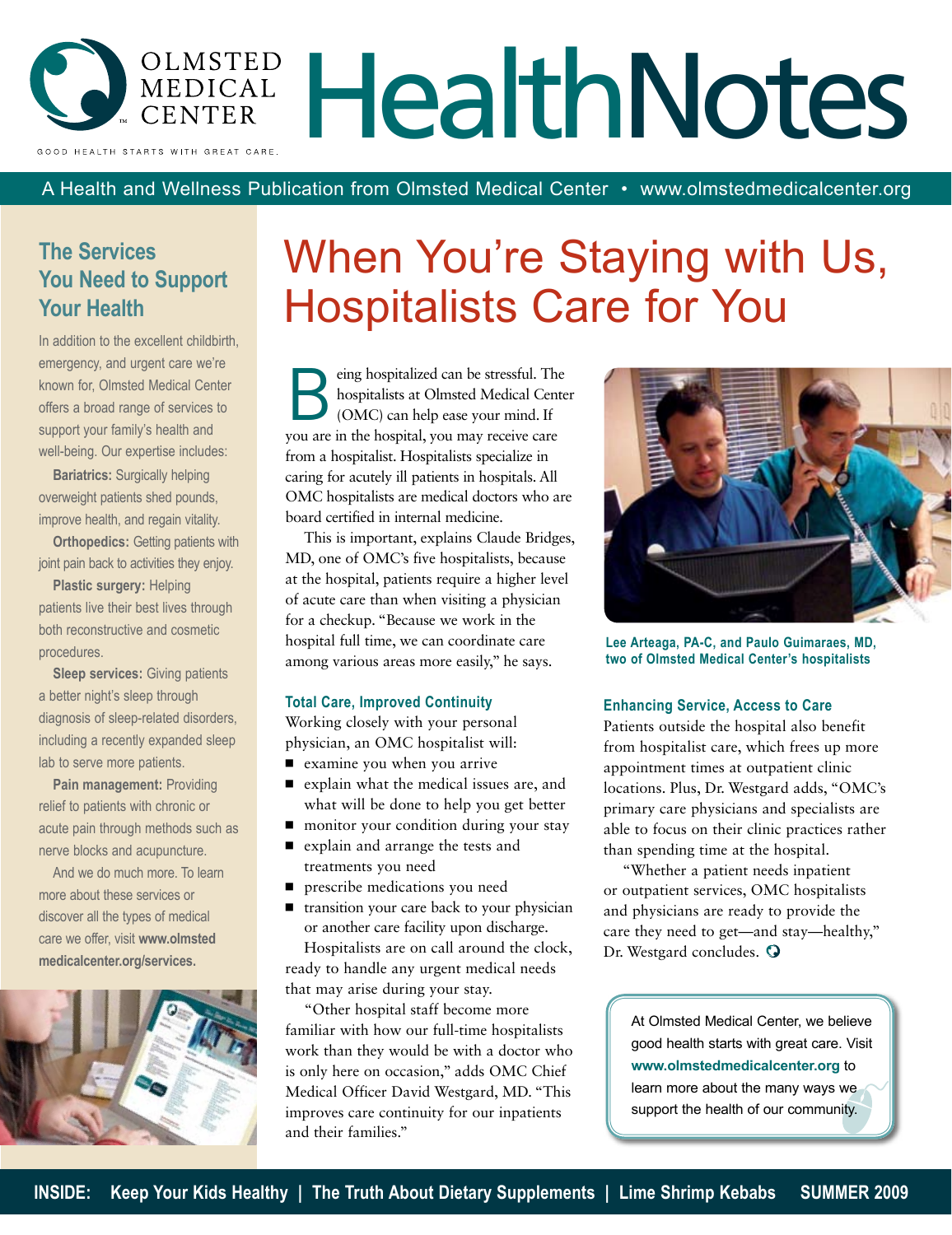# Obese Kids Face Adult Health Problems

y now you know about the<br>growing problem of childho<br>obesity. According to the growing problem of childhood obesity. According to the American Heart Association, nearly one out of every three children and adolescents is overweight or obese. In addition to causing increased rates of Type 2 diabetes, this epidemic is having dire health effects among our nation's children—problems that once affected only adults.

### **The Problems of Obesity**

Obesity puts people at risk for multiple health problems. It was commonly thought those problems affected only adults. This is no longer the case, as more and more healthcare providers are seeing the following conditions in their young obese patients:

- **High blood pressure:** In a study of 5,000 children, 5% had high blood pressure—and the strongest risk factor was obesity. Uncontrolled high blood pressure can cause heart disease and stroke.
- **High cholesterol:** The study found that 10% of kids ages 2 to 19 have total blood cholesterol levels greater than 200 mg/dl, the upper limit of the recommended range. High cholesterol increases heart attack risk.
- Metabolic syndrome: This is a group of risk factors that increase the chances for several serious conditions, including heart disease,

### **Sign Up Today!**

Are you receiving our FREE e-newsletter, *Health e-Living,* yet? Sign up today at **www.olmstedmedicalcenter.org** and watch for more about childhood obesity in our next issue!

diabetes, and stroke. Researchers found that as many as 50% of severely obese adolescents have metabolic syndrome.

- **Plaque buildup:** According to the American Heart Association, plaque buildup in the neck arteries of obese children is similar to levels found in middle-aged adults. Plaque is a substance that forms along the walls of arteries, increasing the risk for heart attack and stroke.
- Psychosocial issues: Obese children may face a greater risk of developing anxiety, depression, unhealthy peer relationships, and poor self-esteem by the time they reach middle school. Girls are at greater risk than boys. Obese children also may suffer

from sleep apnea, fatty liver disease,

gallstones, and orthopedic diseases. They may be more likely to get migraine headaches.

### **Help Your Child Be a Kid**

These trends are clear evidence that kids need to manage their weight. Ask your child's healthcare provider if your child's weight is in a healthy range. If it's not, these tips can help:

- Serve healthy foods and control portion size.
- Encourage eating breakfast and stress the importance of not skipping meals.
- Encourage physical activity.
- Limit time spent in front of the TV or computer.
- Set a good example by eating well and being active.  $\odot$

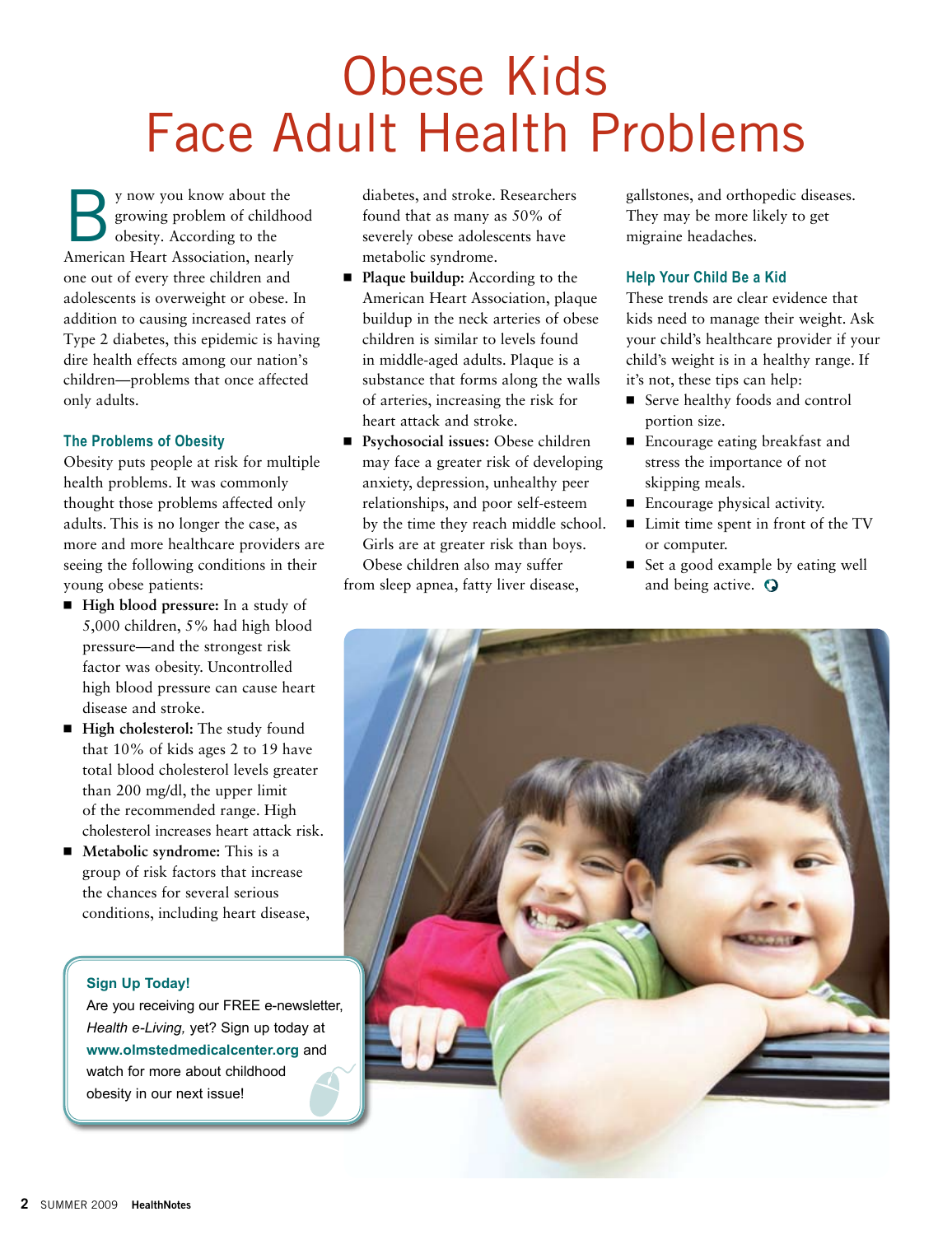## Finding the Facts About Dietary Supplements

ou know you don't eat as well as you should. You've heard most women don't get enough calcium in their diet. Or you feel a cold coming on and simply can't afford to miss work. Could a supplement help? How do you know a supplement is safe?

The world of dietary supplements certainly can be confusing, but fortunately there are ways to get reliable information.

Several years ago, Congress established a legal definition for dietary supplements. A dietary supplement is a product (other than tobacco) that:

- is intended to supplement the diet
- contains one or more dietary ingredients, which include vitamins, minerals, amino acids, herbs or botanicals, or their constituents
- is intended to be taken by mouth
- is labeled on the front panel of its package as being a dietary supplement.

People take dietary supplements for many different reasons. Some use them to fill gaps in their diet. Others take them to boost their energy. Many postmenopausal women take supplements to ward off uncomfortable



symptoms. But almost daily there are news reports about the risks or benefits of a particular supplement.

The U.S. Food and Drug Administration advises people considering a dietary supplement to do their research. Fortunately, there are places where you can find reliable information.

Your healthcare provider is trained to understand research findings and health claims. What's more, he or she knows your medical history and can advise you on how certain supplements might react in your body. Tell your provider about any and all supplements you are taking.

### **Get the Facts**

The National Institutes of Health's Office of Dietary Supplements offers fact sheets about supplements. If you have a question about a supplement, visit **http://ods.od.nih.gov.** Click on "Health Information" and then on "Full List of Dietary Supplement Fact Sheets." Find the supplement to get more information. Then, talk again with your healthcare provider to see if it is appropriate and/or safe for you to use.

### **Is Weight-Loss Surgery an Option for You?**

The number of Americans having bariatric, or weight-loss, surgery has been increasing steadily. For those who are severely obese, surgery can be an effective way to achieve weight loss and improve health.

Olmsted Medical Center now offers weight-loss surgery to qualified candidates. The LAP-BAND® program is open to adults meeting criteria that include body mass index scores, prior attempts at nonsurgical weight loss, and a commitment to extensive preoperative and long-term follow-up care.

LAP-BAND surgery is not a quick fix. After surgery, patients need to practice healthy lifestyle habits and have realistic expectations for their weight loss. To learn more about this surgical weight-loss procedure, call the Center for Weight Loss and Wellness at **507.292.7155.**

### **Appointment Reminders**

At Olmsted Medical Center, we value your time. We want to do all we can to help you keep your scheduled appointments. That's why we're now using a telephone-based appointment reminder service.

A few days before your next visit, you'll receive a call reminding you of your appointment time and location. With the push of a button on your phone, you can confirm your appointment or let us know if you need to reschedule. Your time with your healthcare provider is important—and our new reminder service will help make sure you don't miss your next important visit!